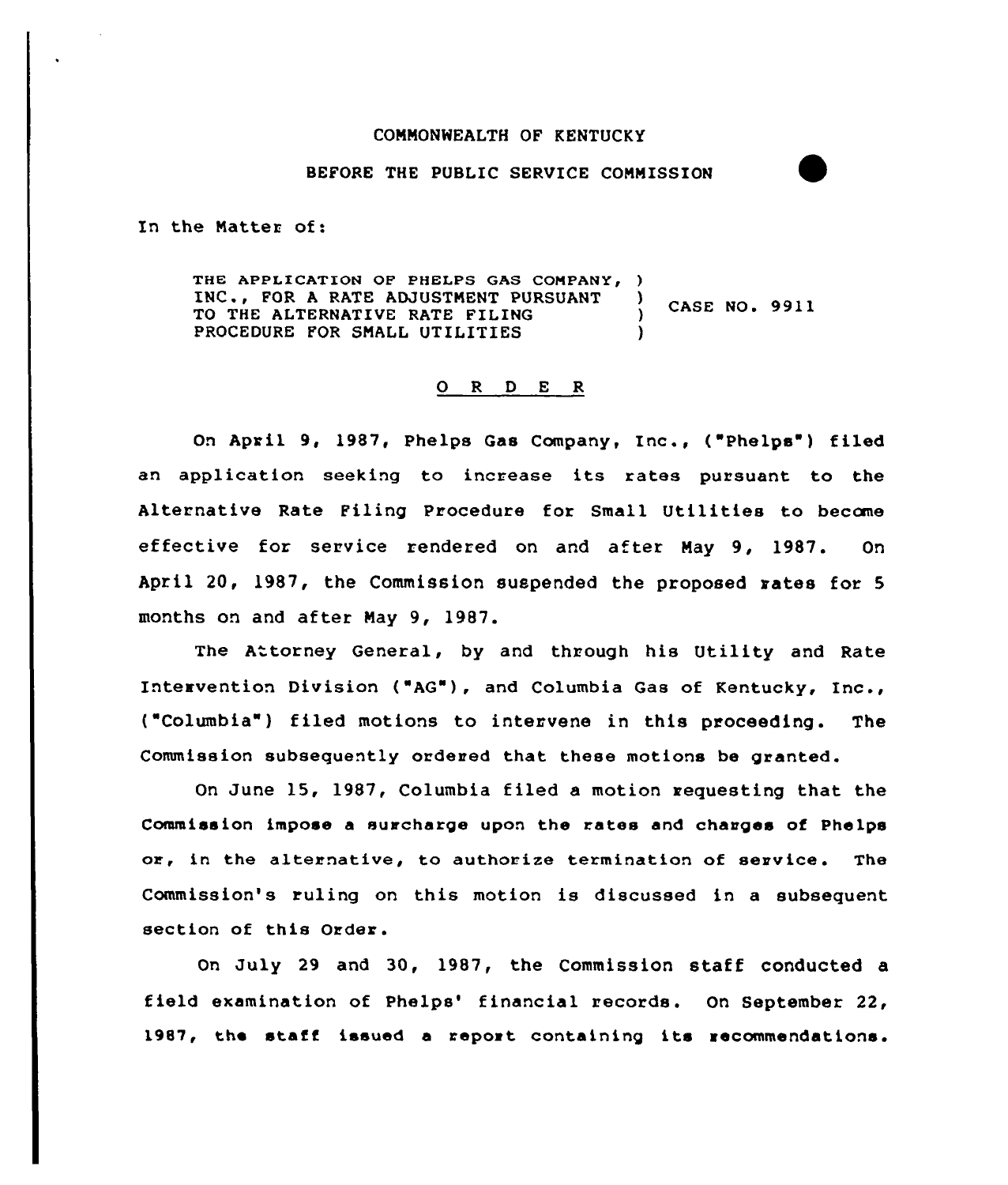On October 12, 1987, Phelps filed a response concerning this report; however, this response did not directly address the merits of staff's recommendations.

On October 9, 1987, the Commission issued an Order finding that it would be unable to complete its investigation within the 5-month suspension period and that Phelps had complied with the statutory provisions to place the rates proposed in its April 9, 1987, application into effect. Phelps was ordered to maintain its records in such a manner that would allow the determination of the increased amount collected in the event a refund would be ordered upon final resolution of this matter.

On October 23, 1987, the Commission, on its own motion, scheduled a hearing for November 18, 1987, to hear testimony and consider other evidence in this matter. hll parties of record participated in the public hearing and briefs were filed by January 4, 1988.

### SURCHARGE

In its original applicatinn, Phelps proposed an expense adjustment of \$19,386 which would provide sufficient revenues to extinguish past-due billings owed to Columbia in <sup>1</sup> year. At the time of the filing, Phelps' arrearage to Columbia stood at approximately the same amount as the proposed adjustment. In the alternative, Phelps proposed that the Commission provide for recovery of the arrearage to Columbia through the imposition of a surcharge. On June 15< 1987, Columbia filed a motion requesting that the Commission impose a surcharge upon the customers of Phelps,

 $-2-$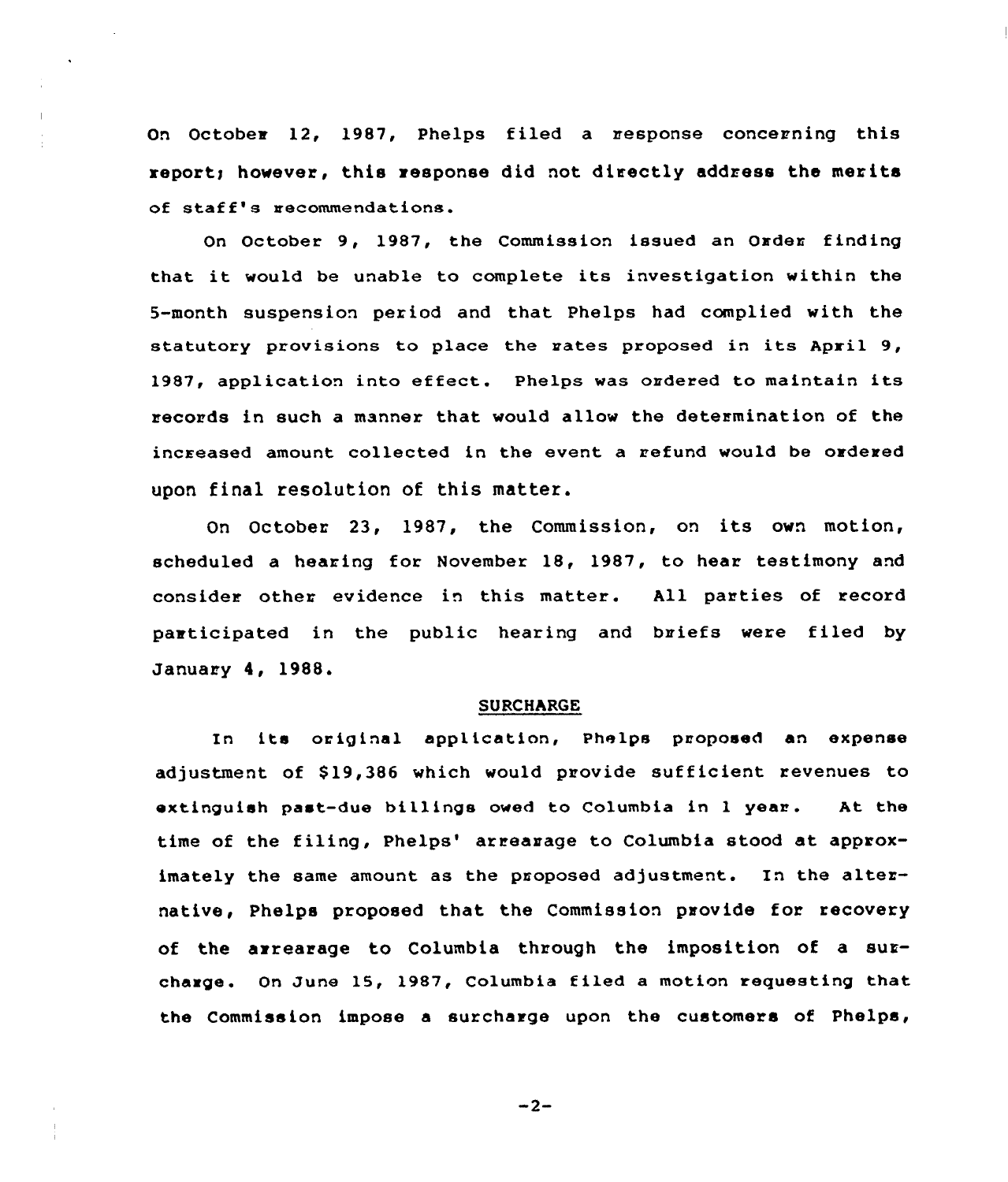with amounts collected via the surcharge to be used to extinguish the arrearage.

The AG opposed collection of the arrearage from the ratepayers of Phelps and recommended to the Commission that the staff report be adopted. The AG further argued that the arrearage arose as a result of the management policies of Phelps and, thus, should not ha recovered from the natepayers. Lastly, the AG recommended that this Commission Order should contain requirements to prevent the arrearage from recurring.

In its report filed September 22, 1987, staff concluded that upon implementation of its recommended rate increase, Phelps would generate cash flow from operations sufficient to repay its arrearage to Columbia within a 2- to 3-yean period. Based upon the staff's analysis, the recommended increase would be \$11,477, and would provide positive cash flow from operations in the amount of \$9,325 annually.

Staff further maintained the position that the amoont to be recovered through the surcharge represents past operating costs which should not be considered in determining the current rates of Phelps', especially since these particular costs are passed through the purchased gas adjustment clause and this would be the second time the customers would be paying for this cost.

The Commission concurs with staff's position with regard to the surcharge and believes that without a conclusive showing that recovery of past costs through current rates is )ustified due to prevailing circumstances, such recovery is inappropriate. The Commission finds that there has been no such )ustification in this

 $-3-$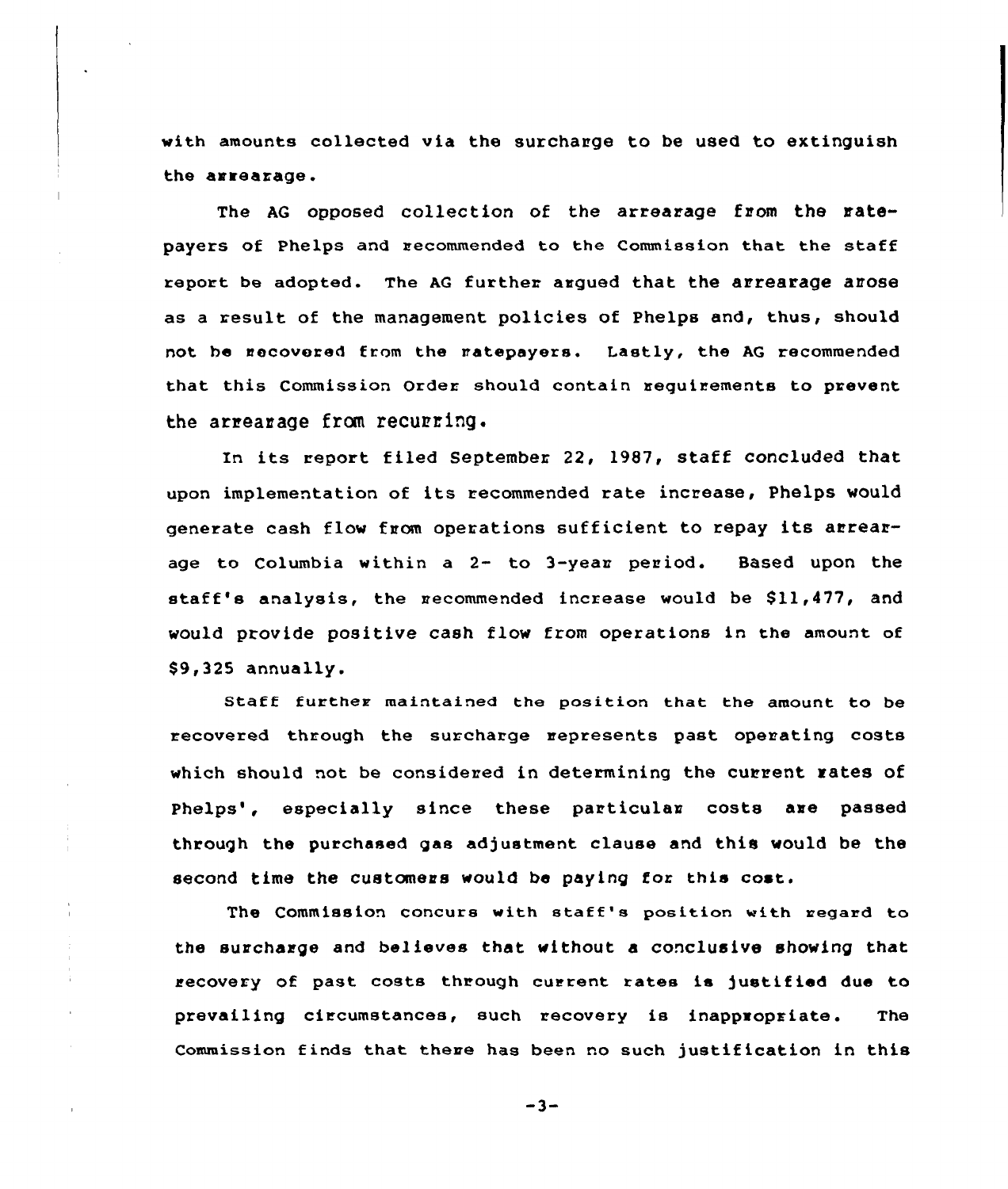proceeding. Phelps, via rate proceedings and the Purchased Gas Adjustment process, previously has been granted revenues adequate to allow it the opportunity to meet its reasonable operating expenses, with an additional provision for profits. Consequently, revenues have already been recovered from the ratepayers to cover these expenses frca the regulatory viewpoint as contemplated by the Commission when setting rates. In setting rates, the Commission does not guarantee a profit. The record does not reflect that previous rates were inadequate to provide sufficient revenues to meet the reasonable opportunity objective, so a surcharge to recover past losses should not be retroactively imposed upon the ratepayers of Phelps.

The commission notes that Phelps has a long history of accumulating arrearages to its gas supplier. In November 1982, the Commission granted Phelps a surcharge of  $$2$  per month plus  $$0.51$ per month for a period not to exceed 24 months or until total revenues of \$ 44,890 had been collected. This surcharge was also for the purpose of extinguishing arrearages to Columbia. Having been granted sufficient rates initially, and with additional revenues generated via this surcharge, Phelps has had ample opportunity to avoid this historical trend of repeatedly failing to make proper payment to Columbia.

Furthermore, the Commission is concerned at Phelps' apparent disregard of past Orders, with specific attention to the recent

 $-4-$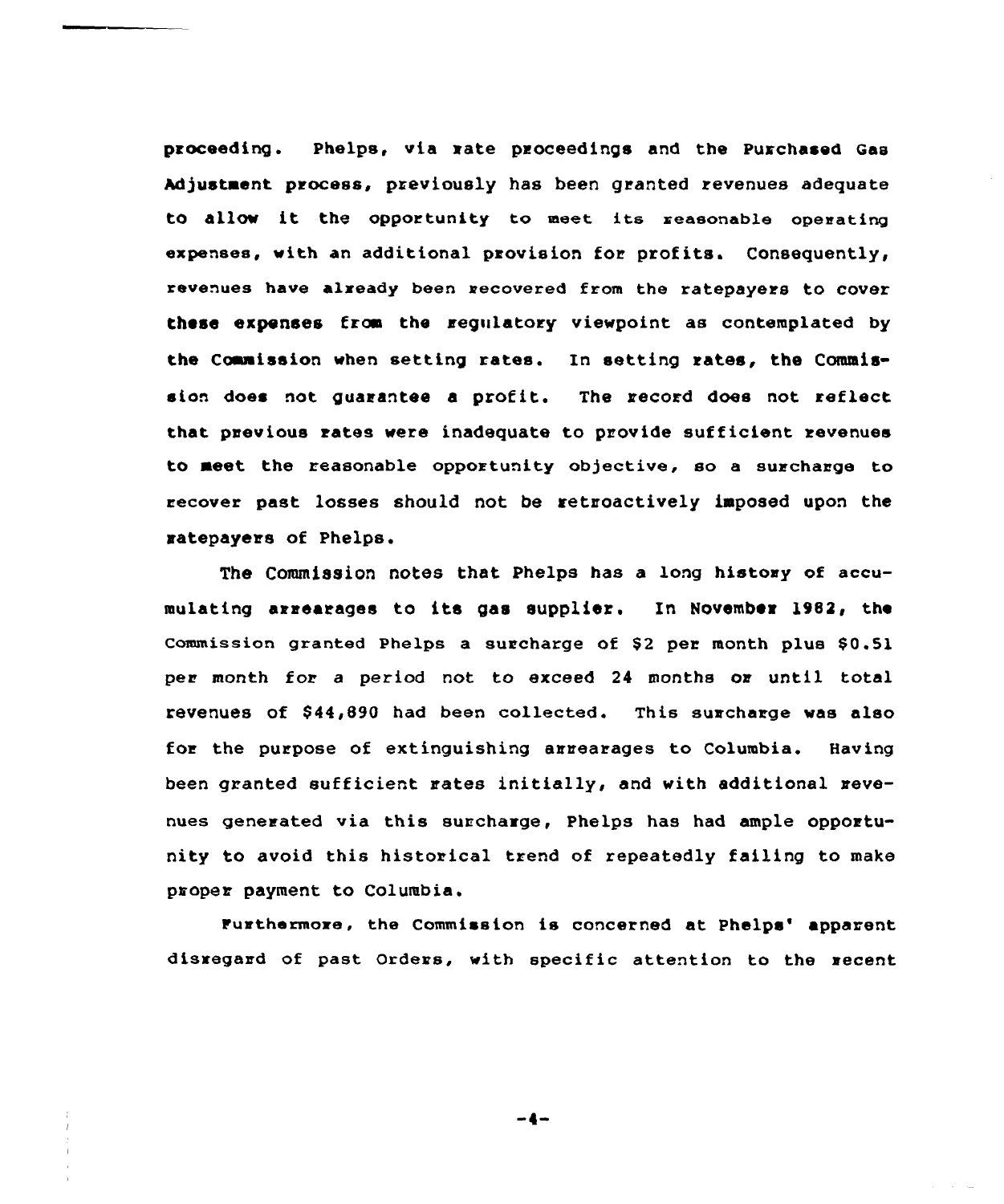# CORRECTION

 $\lambda$ 



# PRECEDING IMAGE HAS BEEN **REFILMED** TO ASSURE LEGIBILITY OR TO CORRECT A POSSIBLE ERROR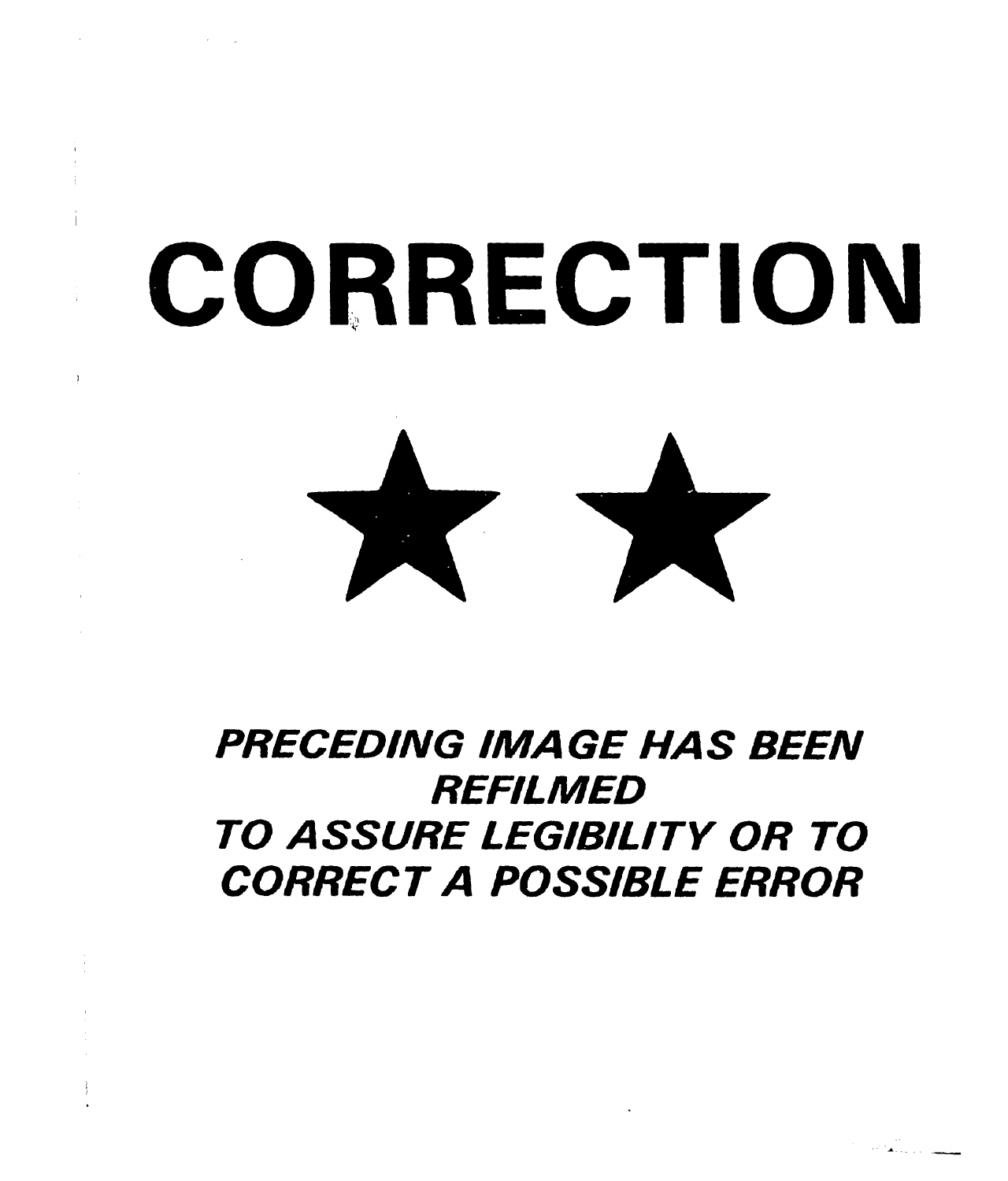proceeding. Phelps, via rate proceedings and the Purchased Gas Adjustment process, previously has been granted revenues adequate to allow it the opportunity to meet its reasonable operating expenses, with an additional provision for profits. Consequently, revenues have already been recovered from the ratepayers to cover these expenses from the regulatory viewpoint as contemplated by the Commission when setting rates. In setting rates, the Commission does not quarantee a profit. The record does not reflect that previous rates were inadequate to provide sufficient revenues to meet the reasonable opportunity objective, so a surcharge to recover past losses should not be retroactively imposed upon the ratepayers of Phelps.

The Commission notes that Phelps has a long histoxy of accumulating arrearages to its gas supplier. In November 1982, the Commission granted Phelps a surcharge of \$2 per month plus \$0.51 per month for a period not to exceed 24 months or until total revenues of 844,890 had been collected. This surcharge was also fox the purpose of extinguishing arrearages to Columbia. Having been granted sufficient rates initially, and with additional revenues generated via this surcharge, Phelps has had ample opportunity to avoid this historical trend of repeatedly failing to make paoper payment to Columbia.

Furthermore, the Commission is concerned at Phelps' apparent disregard of past Orders, with specific attention to the eacent

 $-4-$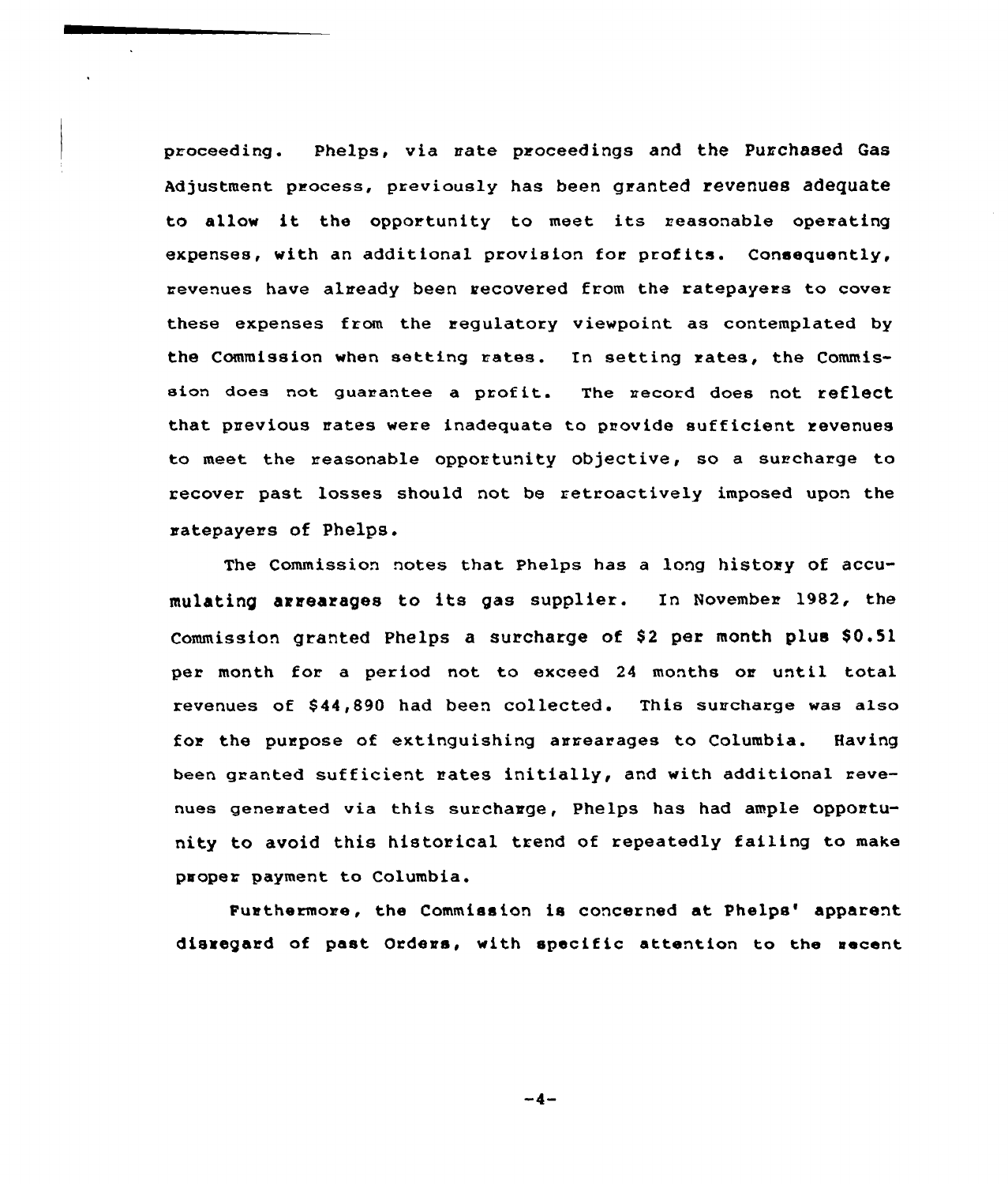Order in Case No. 9877 dated July 16, 1987.<sup>1</sup> At that time the Commission directed that Phelps,

> ...should treat Columbia as <sup>a</sup> priority creditor to contain the arrearage to no executor to contain the arrearage to no<br>more than its present level and attempt to<br>negotiate a satisfactory settlement of the arrearage.

Without seeking a deviation from this Order, Phelps has failed to make any payments to Columbia subsequent to its issuance. Such blatant disregard of the Commission's Orders presents the appearance that Phelps has no intentions of acting in good faith in attempting to solve this ongoing arrearage problem. As a result of this noncompliance, the arrearage has grown from \$22,447 as of July 1987, to \$35,479 as of the date of the November hearing in this case. Payments of even a nominal amount during this time would have given the Commission an indication that Phelps wae at. least being somewhat cooperative in this effort to solve the arrearage problem. As a result of Phelps' response to the July 16, 1987, Order, the Commission must, at best, conclude that there is <sup>a</sup> good chance that if <sup>a</sup> surcharge were granted it would not be used for the intended purpose. Phelps' actions have proven to be counterproductive to a solution of its ongoing arrearage problems.

Based upon the foregoing, the Commission finds that the burden for repayment of the arrearage should not be imposed upon

 $\Delta$ 

and the state of the state and the state

 $\mathbf{1}$ Phelps Gas Company's Pailure to Comply with Commission Regula-<br>tions and Delinquent Purchased Gas Account with Columbia Gas<br>of Kentucky, final order entered July 16, 1987.

 $\overline{\mathbf{2}}$ ibid , page 4.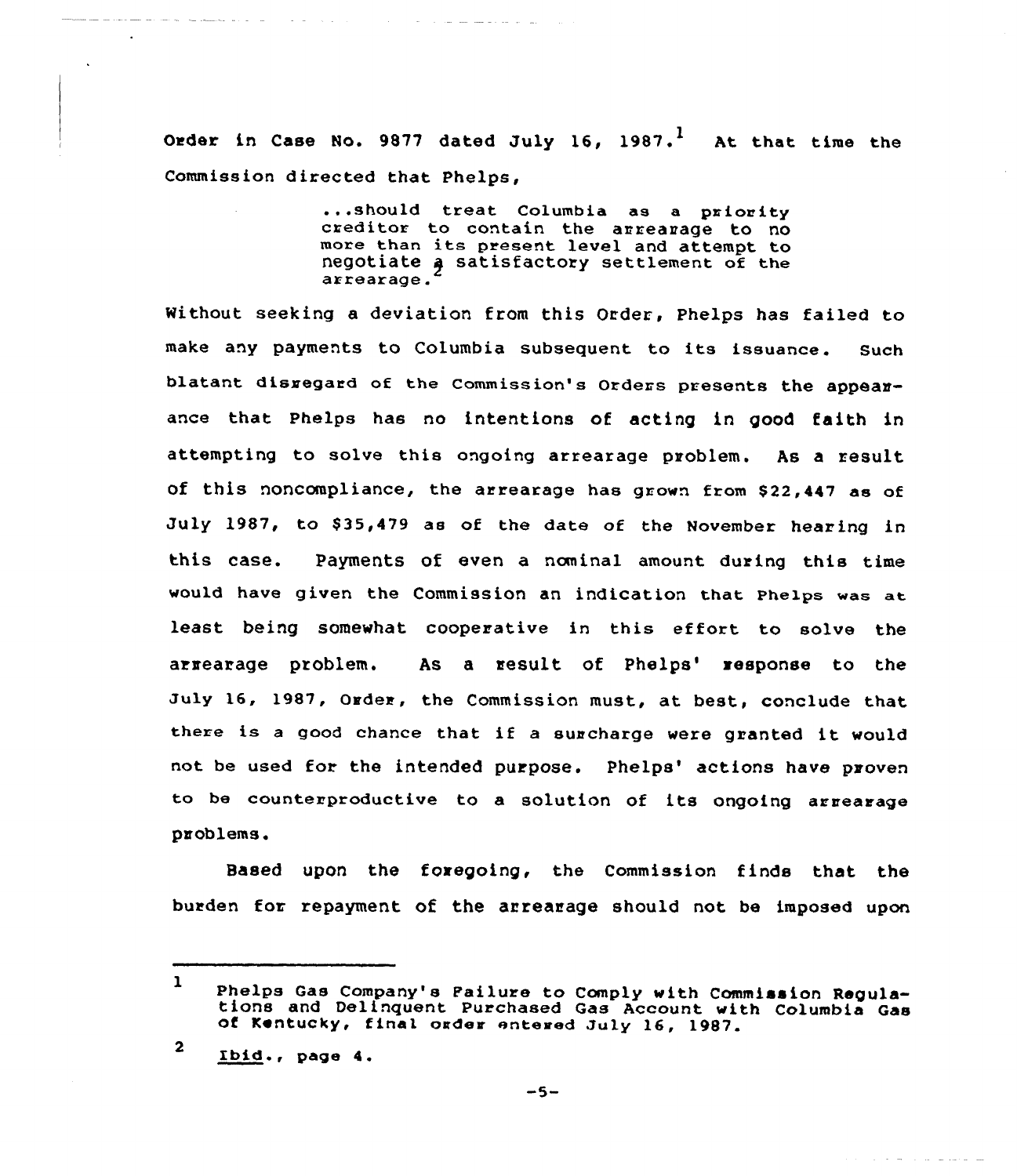the ratepayers of Phelps, but rather, should be borne by its owners'ased

upon this determination, the Commission finds that Columbia's June 15, 1987, motion to impose a surcharge upon the rates and charges of Phelps should be denied. Moreover, the Commission finds that in consideration that the rates granted herein will provide Phelps with sufficient cash flow to extinguish the arrearage, the alternative motion to terminate service should also be denied.

The Commissian is of the opinion that it must impose strict monitoring requirements of Phelps' financial condition to assure the continued operation of the utility. Therefore, Phelps should be required to submit monthly operating statements containing sufficient information to show all receipts and disbursements. It should be made clear in these statements that Columbia is the priority vendor and shaII receive payment of its monthly gas bill and the agreed-upon repayment of its past-due account on or before the due date. Failure af Phelps to adhere to this requirement may result in the imposition of fines as provided in KRS 278.990.

### REVENUE REQUIRENENTS

In its report, staff recommended <sup>a</sup> revenue increase of \$11,477. This recommendation grants essentially the entire rate increase requested by Phelps exclusive of recovery of the arrearage to Columbia. No substantive objections were raised to the staff repart other than those concerning the recommended disallowance of the recovery of the arrearage.

 $-6-$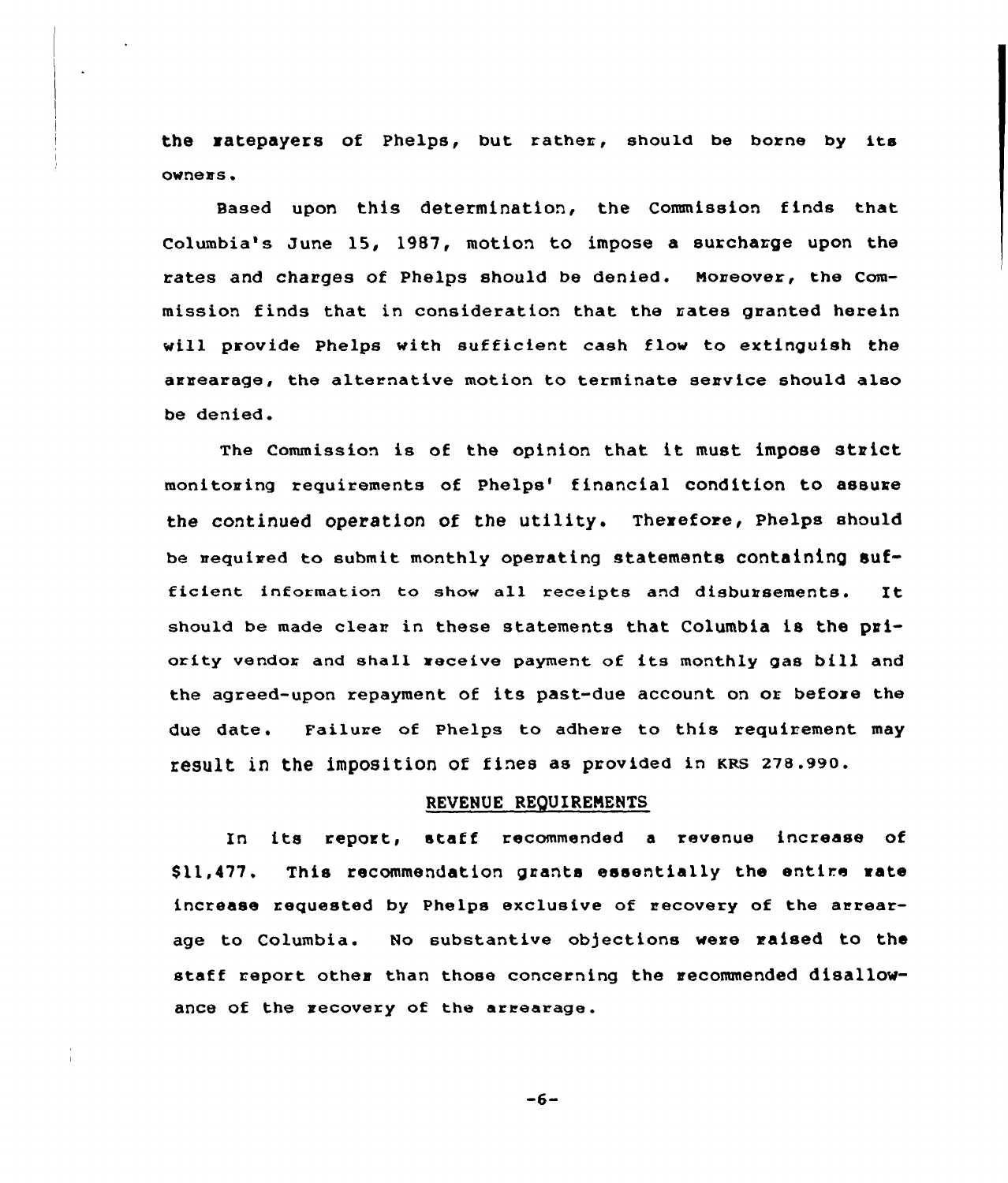Therefore, after careful review of the recommendations made by staff, the Commission is of the opinion that the recommended increase in revenue of \$11,477 will allow Phelps ample opportunity to pay its operating expenses, negotiate <sup>a</sup> payment schedule with Columbia to repay the arrearage, and provide for reasonable equity growth. Therefore, the Commission accepts staff's finding that the annual increase of \$11,477 should be allowed.

### RATE DESIGN

The operating revenue of \$122,046 and miscellaneous revenues of  $$1,369$  for total revenues of  $$123,415$  is based upon the rates and charges as proposed by Phelps in this case and includes the allowed increase of \$11,477. In its Order on October 9, 1987, the Commission recognized that the determination of the revenue increase in this case would not meet the statutory provisions and allowed Phelps to place the proposed rates, including the surcharge, into effect. On October 14, 1987, in Purchased Gas Adjustment ("PGA") Case No. 9911-A, Phelps filed an application to decrease its rates by \$0.4664 per Mcf, which decreased the operating revenue by \$8,165. Therefore, PGA Case No. 9911-A should be incorporated into the operating revenues and total revenues in this Order. The adjusted operating revenues and total revenues of  $$113,881$  and  $$115,250$  incorporate the  $$8,165$ adjustment and the rates and changes in the attached Appendix <sup>A</sup> should produce operating revenues of \$113,881.

### REFUND

Upon expiration of the 5-month suspension peniod, the Commission on October 9, 1987, found that it would be unable to

 $-7-$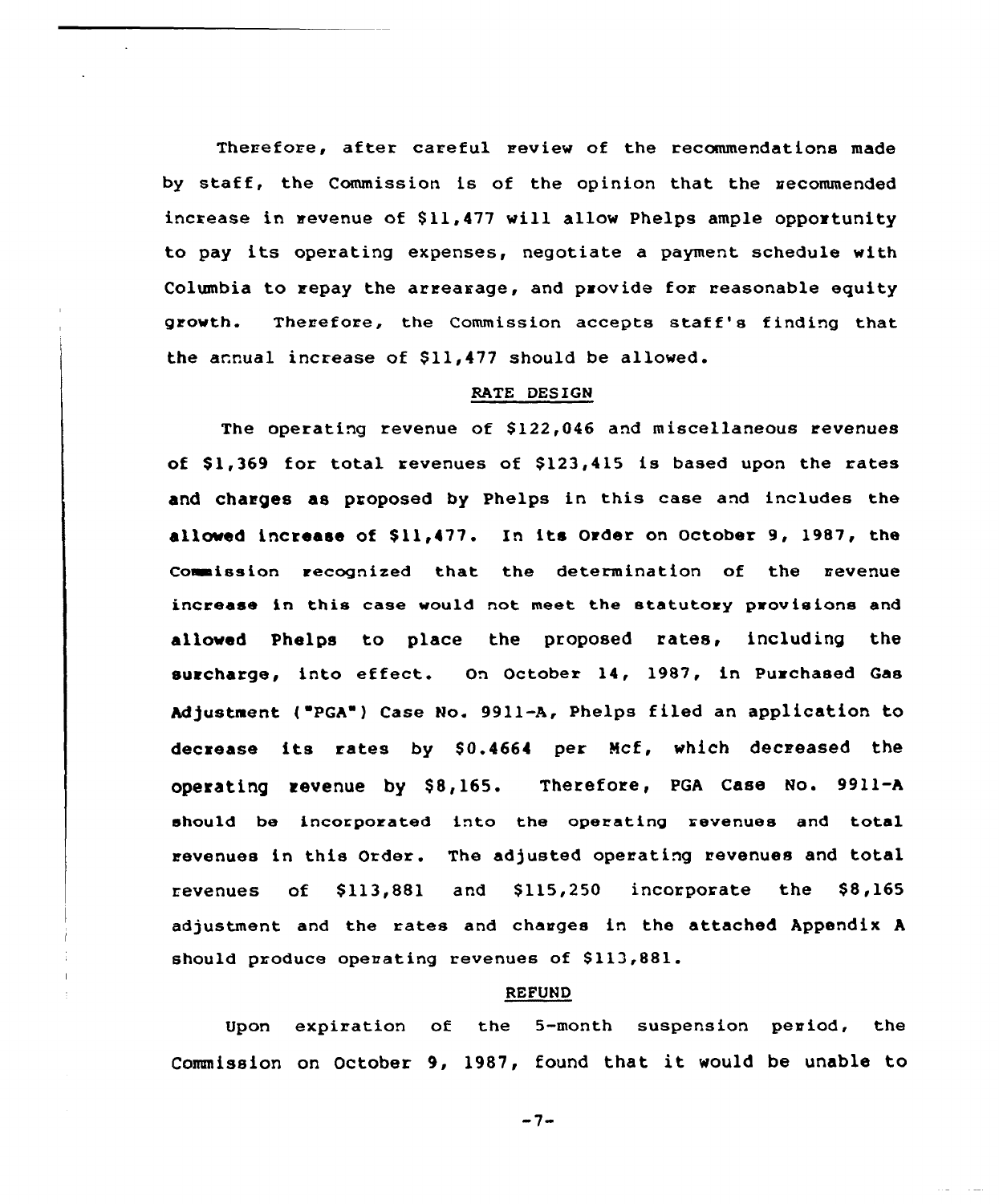complete its investigation within the 5-month suspension period and that Phelps had complied with the statutory provisions to place the proposed rates into effect. The Commission further ordered that Phelps should maintain its records in such manner as would allow determination of any amounts to be refunded in the event one is ordered upon final resolution in this matter.

Inasmuch as rates charged since October 9, 1987, have included provision for recovery of past-due gas purchases, and such xecovexy has been found to be inappropriate herein, the Commission finds that all sums collected in excess of the rates found to be reasonable herein should be refunded to Phelps' customers with interest.

IT IS THEREFORE ORDERED that:

1. The rates and charges requested by Phelps be and they hereby are denied.

2. The rates and charges in Appendix A are the fair, just, and reasonable rates and charges to be charged by Phelps on and after the date of this Order.

3. The June 15, 1987, motion by Columbia is hereby denied.

4. Phelps shall begin good faith negotiations to arrive at an agreement with Columbia within 30 days of the date of this Order. The detailed results of these negotiations shall be filed with the Commission within 45 days of the date of this Order.

 $-8-$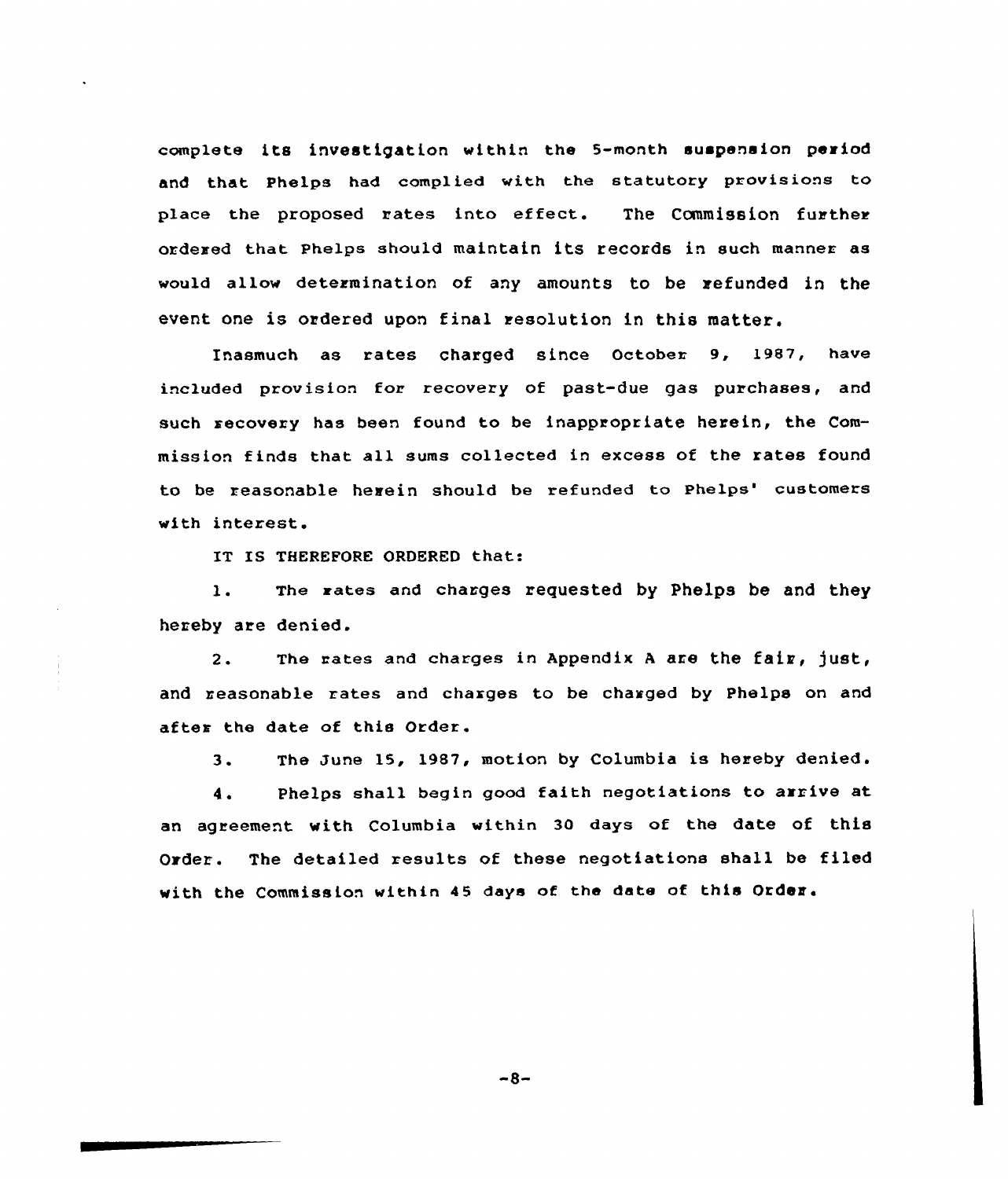5. Phelps shall submit monthly operating statements to the Commission within 30 days of the last day of each month showing all receipts and an itemization of disbursements made during that month. Each monthly filing shall also contain a copy of the billing from Columbia, a showing of the amount paid to Columbia for the current bill and the amount applied to the arrearage; and any additional information the staff may deem appropriate to determine Phelps' compliance with this Order.

6. Within <sup>20</sup> days of the date of this Order Phelps shall file with this Commission the amount of excess revenues collected.

7. within <sup>20</sup> days of the date of this Order Phelps shall file its refund plan not to exceed a period of 60 days using a refund interest rate of the average of the "3-Month Commercial Paper Rates" less 1/2 of 1 percent to cover the cost of refunding. These monthly rates are reported in the Federal Reserve Bulletin and the Federal Reserve Statistical Release and can be obtained from the Commission.

8. Within <sup>20</sup> days from the date of this Order, Phelps shal1 file with this Commission its revised tariff sheets setting out the rates approved herein.

 $-9-$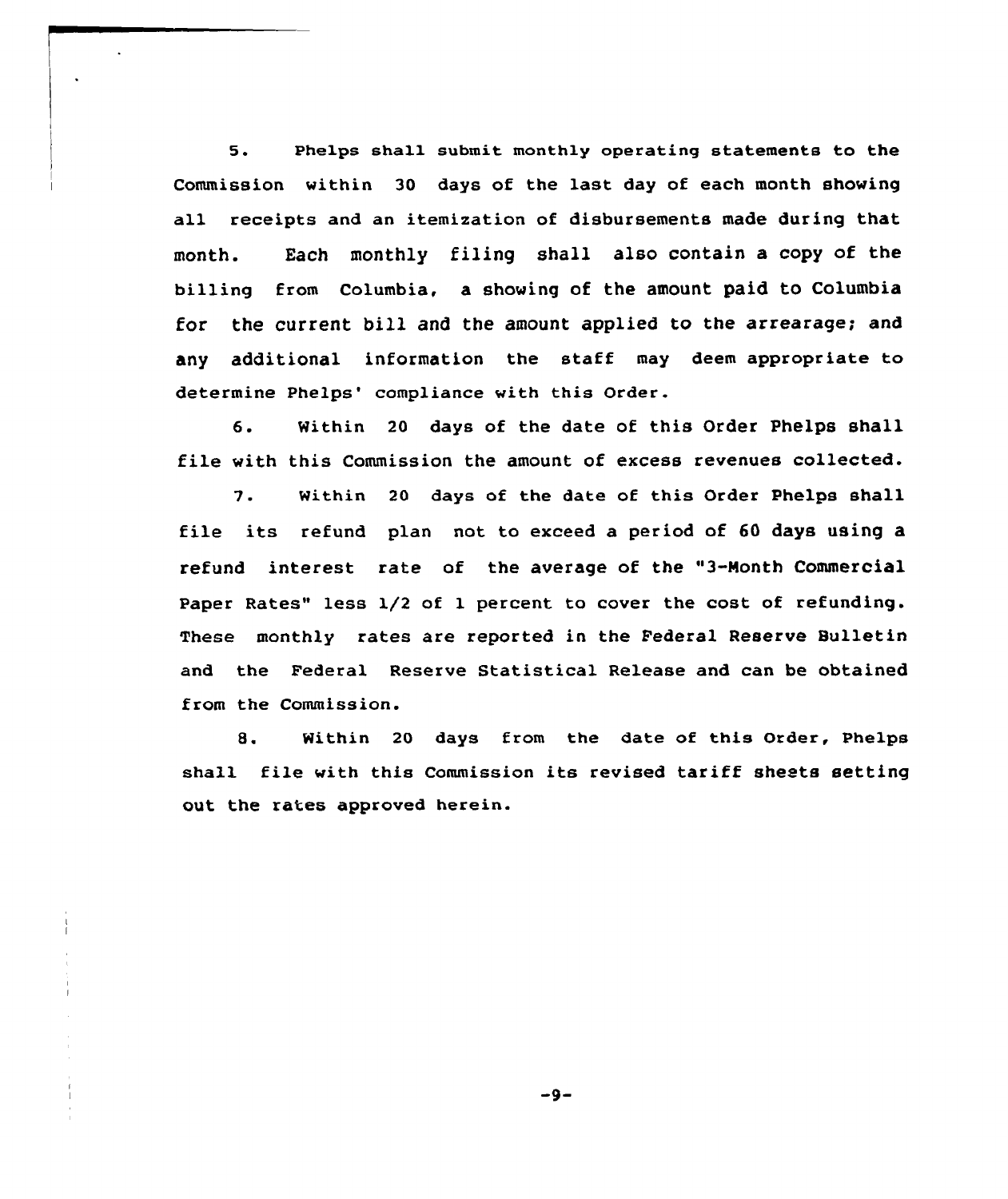Done at Frankfort, Kentucky, this 8th day of February, 1988.

PUBLIC SERVICE COMMISSION

hird D. Hemangt

 $\frac{d}{d\lambda}$  .

June Milliani

ATTEST:

 $\mathbf{I}$ 

Executive Director